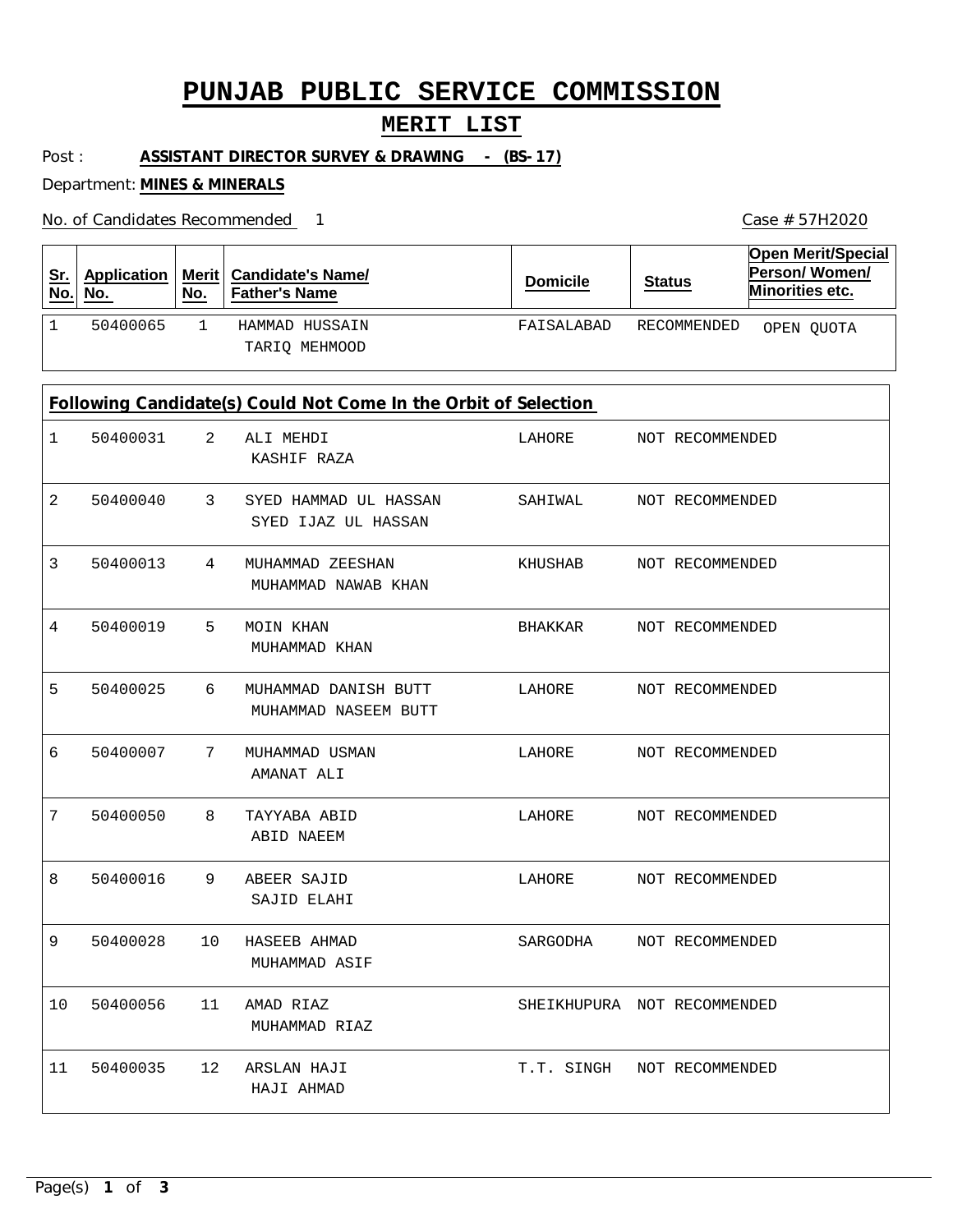## **PUNJAB PUBLIC SERVICE COMMISSION**

#### **MERIT LIST**

Post : **ASSISTANT DIRECTOR SURVEY & DRAWING - (BS-17)**

Department: **MINES & MINERALS**

No. of Candidates Recommended

**Sr. No. Application No. Merit No. Candidate's Name/ Father's Name Domicile Status Open Merit/Special Person/ Women/ Minorities etc.** 13 14 15 16 17 18 19 20 21 22 23 24 MUHAMMAD KONAIN MUMTAZ MUHAMMAD ZUBAIR ABDUL REHMAN KHAN MUHAMMAD NOMAN IQBAL MUHAMMAD ATHAR MUHAMMAD FAROOQ RANA AHMAD ALI SYED MUHAMMAD ZOHAIB ABDUL BASIT GHULAM MUSTAFA MUHAMMAD ARSLAN MUHAMMAD HARRIS ASIM FAHEEM MUMTAZ ABDUL SHAKOOR ABDUL JABBAR KHAN MUHAMMAD IQBAL GHULAM SARWAR RAHIM BAKHSH MUHAMMAD ALI SYED ZAKIR HUSSAIN SHAH MANZOOR HUSSAIN MUHAMMAD ANSAR MANZOOR AHMED MUHAMMAD ASIM 12 13 50400004 14 15 16 17 18 19 20 21 22 50400008 23 50400064 50400033 50400027 50400046 50400017 50400032 50400052 50400042 50400015 50400060 MULTAN D.G. KHAN MULTAN D.G. KHAN D.G. KHAN D.G. KHAN LAHORE BAHAWALPUR LAHORE GUJRAT BAHAWAL NAGAR LAHORE NOT RECOMMENDED NOT RECOMMENDED NOT RECOMMENDED NOT RECOMMENDED NOT RECOMMENDED NOT RECOMMENDED NOT RECOMMENDED NOT RECOMMENDED NOT RECOMMENDED NOT RECOMMENDED NOT RECOMMENDED NOT RECOMMENDED

Case # 57H2020